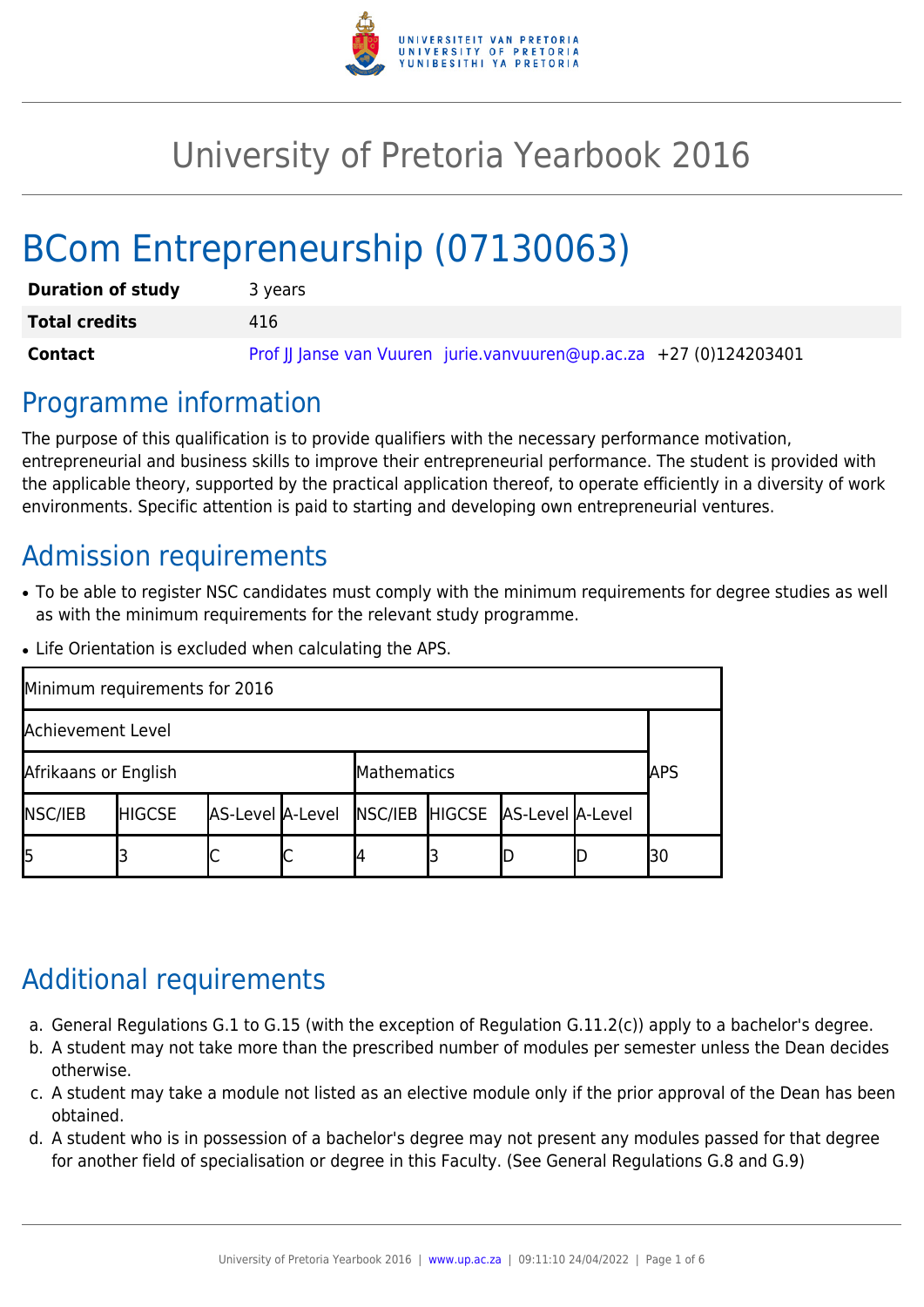

- e. A module passed at 300-level shall only be recognised for degree purposes if the corresponding prescribed module(s) at 200-level has/have been passed, unless the Dean decides otherwise, with the proviso that the following modules which are offered at 300-level only, are also considered "major subjects": Labour law 311 (ABR 311), Labour relations 320 (ABV 320) and International business management 359 and 369 (OBS 359 and 369); only two 14-week modules, or the equivalent thereof, that are not preceded by the 100- and 200 level modules, may be taken for degree purposes. In other words, at least four 14-week modules must be taken at 300-level that are preceded by the 100- and 200-level, except for modules offered on 200- and 300 level only.
- f. A module already passed may only be repeated with the approval of the Dean.
- g. A module passed may not be taken into account for more than one degree or field of specialisation.
- h. It remains the student's responsibility to ascertain, prior to registration, whether all the modules he/she intends taking can be accommodated in the class, test and examination timetables.
- i. The Faculty of Economic and Management Sciences supports an outcomes-based education system and places a high premium on the development of specific academic competences. Class attendance in all modules and for the full duration of all programmes is therefore compulsory for all students.
- j. The Dean has the right of authorisation regarding matters not provided for in the General Regulations or the Faculty Regulations.

# Other programme-specific information

#### **Note: See the alphabetical list of modules for prerequisites of all modules.**

- # FRK 122 is a terminating module. Candidates will not be able to continue with Financial accounting in the second or third year.
- ? FBS 212 and 222 are terminating modules. Candidates will not be able to continue with Financial management at 300-level.

#### **Specialisation modules:** OBS 313, 323.

#### **"Major subject"**

To be considered a "major subject" the equivalent of four 14-week modules, including two at 300-level, must be passed provided that:

- the following modules which are offered at 300-level only, are also considered "major subjects": Labour law 311 (ABR 311), Labour relations 320 (ABV 320), and International business management 359 and 369 (OBS 359 and 369);
- only two 14-week modules, or the equivalent thereof, that are not preceded by the 100- and 200-level modules, may be taken for degree purposes. In other words, at least four 14-week modules must be taken at 300-level that are preceded by the 100- and 200-level, except for modules offered on 200- and 300-level only.

# Promotion to next study year

According to General Regulation G.3 students have to comply with certain requirements as set by the Faculty Board.

- a. A student must pass at least 4 core semester or 2 core year modules to be admitted to the subsequent year of study.
- b. If a student has passed less than the required minimum of 4 core semester or 2 core year modules, he/she will not be readmitted to the Faculty of Economic and Management Sciences. Such a student may apply in writing to the Faculty's Admissions Committee to be readmitted conditionally – with the proviso that the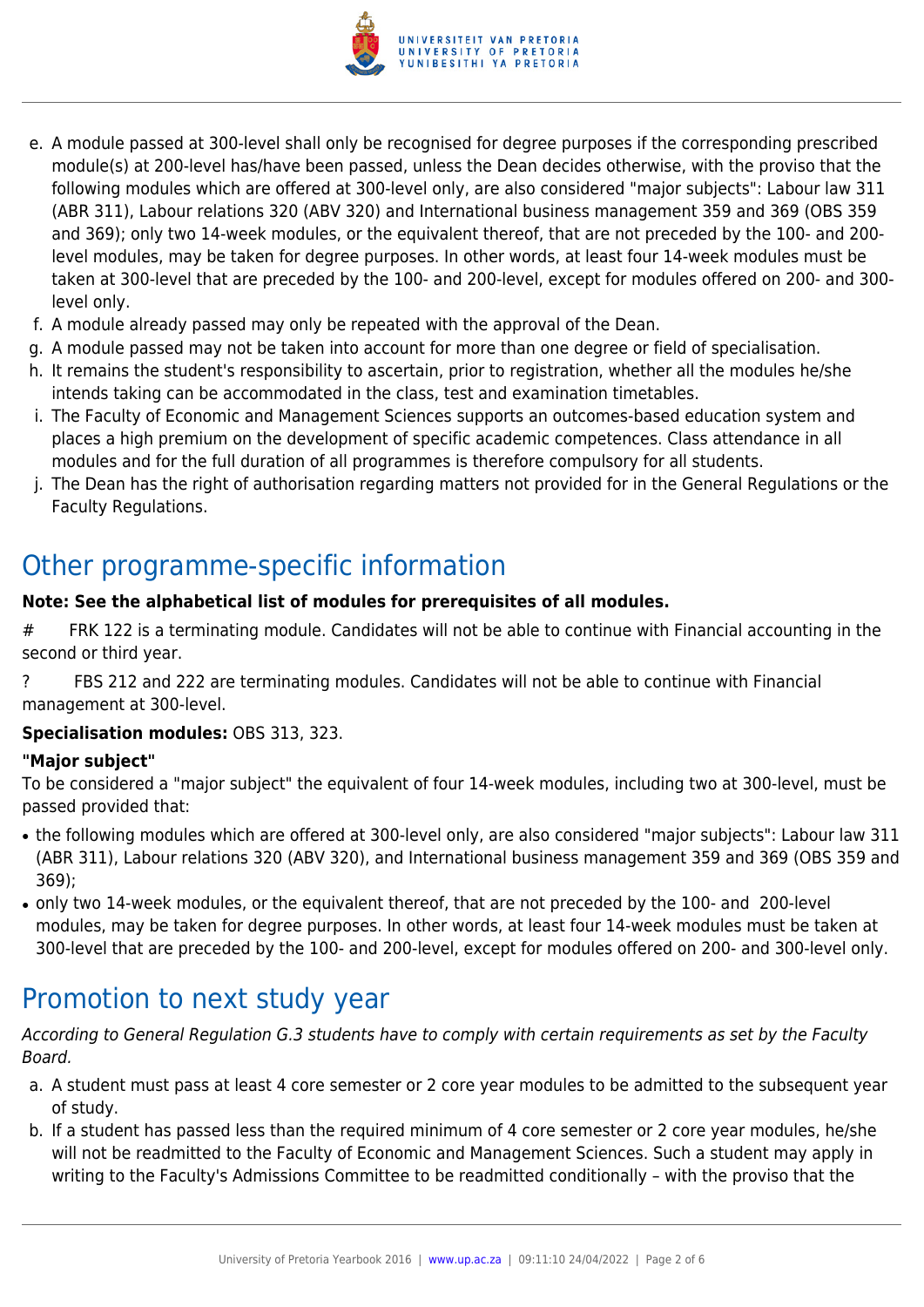

Admissions Committee may set further conditions with regards to the student's academic progress. The Faculty's Admissions Committee may deny a student's application for readmission.

- c. If a student has been readmitted conditionally, his/her academic progress will be monitored after the first semester examinations to determine whether he/she has complied with the requirements set by the Admissions Committee. If not, his/her studies will be suspended.
- d. A student whose studies have been suspended because of his/her poor academic performance has the right to appeal against the decision of the Faculty's Admissions Committee.
- e. A student may be refused promotion to a subsequent year of study if the prescribed tuition fees are not paid.
- f. A student may be refused admission to the examination, or promotion to a subsequent year of study or promotion in a module (if applicable) if he/ she fails to fulfil the attendance requirements. Class attendance in all modules and for the full duration of all programmes is compulsory for all students.

### Pass with distinction

- a. A degree may be awarded with distinction provided the candidate meets the following criteria:
- i. Completes the degree within three years;
- ii. Obtains a Cumulative Grade Point Average CGPA) of 75%;
- iii. Repeated passed modules will not be considered. The initial pass mark of module will be used when calculating the GPA.
- b. Transferees from other faculties and from other universities who still complete their bachelor degrees (including credits transferred and recognised from the degrees they registered for originally) within three years will be considered as exceptional cases by the Dean.
- c. The GPA will be not be rounded up to a whole number.
- d. Exceptional cases will be considered by the Dean.

# General information

#### **Minimum requirements for bachelor's degrees; semester and year modules; new regulations**

- 1. Students who commenced their studies before 2015 must complete the programme in terms of the curriculum of the year in which they commenced their studies, or in terms of the curriculum of the year in which they switched to their current field of specialisation. Students who prefer to do so may, however, apply to change over to the latest curriculum, but then they should comply with all the requirements thereof and they may not revert to the regulations of an earlier year.
- 2. Students who are registering for a degree programme for the first time in 2015 must take the modules indicated under the particular field of specialisation.

**Please note**: Only two 14-week modules, or the equivalent thereof, that are not preceded by the 100- and 200 level modules, may be taken for degree purposes. In other words, at least four 14-week modules must be taken at 300-level that are preceded by the 100- and 200-level, except for modules offered on 200- and 300-level only. It is thus the responsibility of students to ensure before registration, that their curricula comply with all the requirements of the applicable regulations.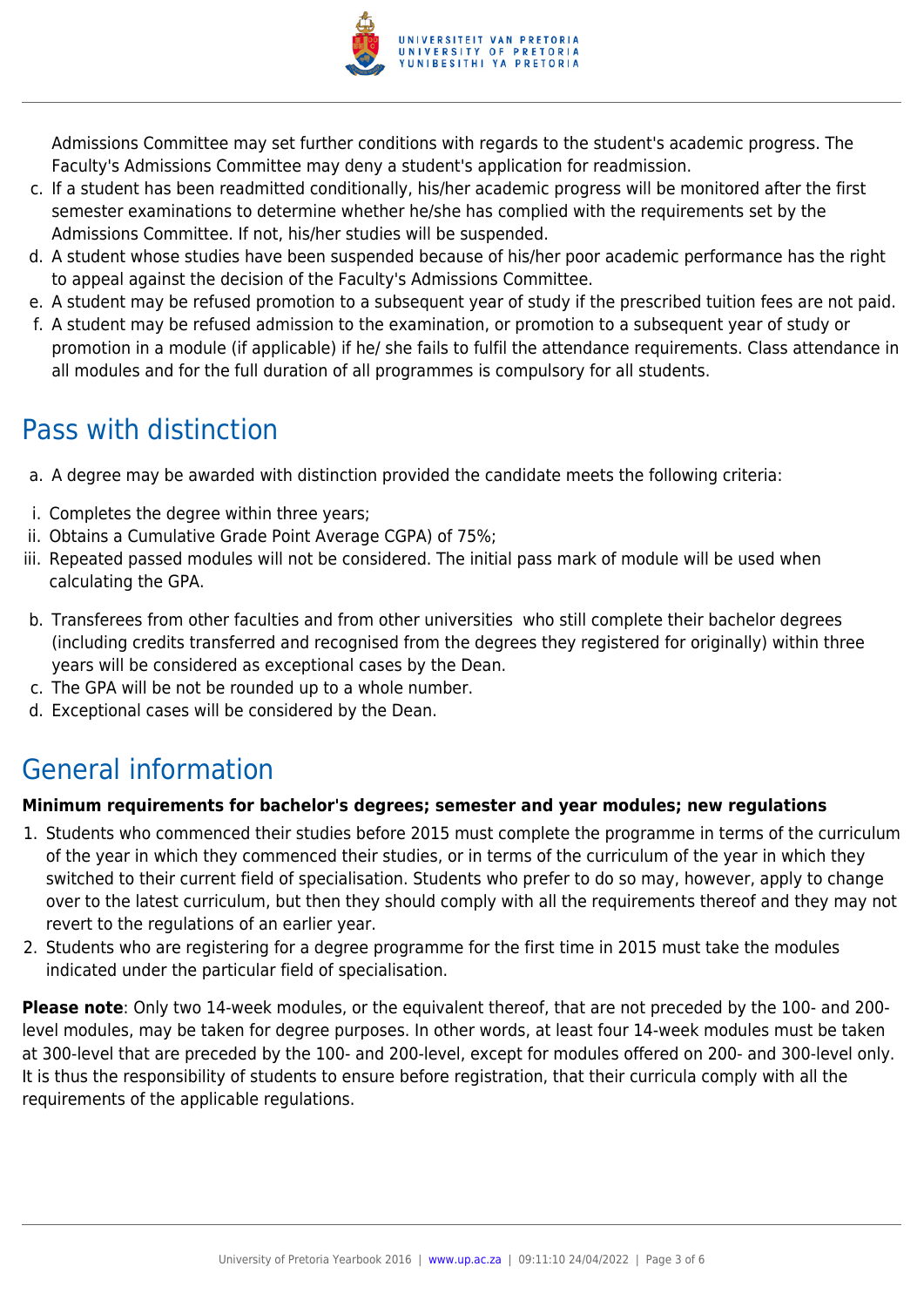

# Curriculum: Year 1

#### **Minimum credits: 125**

### **Fundamental modules**

[Academic information management 101](https://www.up.ac.za/yearbooks/2016/modules/view/AIM 101) (AIM 101) - Credits: 6.00 [Academic literacy for Economic and Management Sciences 124](https://www.up.ac.za/yearbooks/2016/modules/view/ALL 124) (ALL 124) - Credits: 6.00 [Academic orientation 107](https://www.up.ac.za/yearbooks/2016/modules/view/UPO 107) (UPO 107) - Credits: 0.00

### **Core modules**

[Principles of marketing management 110](https://www.up.ac.za/yearbooks/2016/modules/view/BEM 110) (BEM 110) - Credits: 10.00 [Economics 110](https://www.up.ac.za/yearbooks/2016/modules/view/EKN 110) (EKN 110) - Credits: 10.00 [Economics 120](https://www.up.ac.za/yearbooks/2016/modules/view/EKN 120) (EKN 120) - Credits: 10.00 [Financial accounting 111](https://www.up.ac.za/yearbooks/2016/modules/view/FRK 111) (FRK 111) - Credits: 10.00 [Communication management 181](https://www.up.ac.za/yearbooks/2016/modules/view/KOB 181) (KOB 181) - Credits: 5.00 [Business management 114](https://www.up.ac.za/yearbooks/2016/modules/view/OBS 114) (OBS 114) - Credits: 10.00 [Business management 124](https://www.up.ac.za/yearbooks/2016/modules/view/OBS 124) (OBS 124) - Credits: 10.00 [Statistics 110](https://www.up.ac.za/yearbooks/2016/modules/view/STK 110) (STK 110) - Credits: 13.00 [Statistics 113](https://www.up.ac.za/yearbooks/2016/modules/view/STK 113) (STK 113) - Credits: 11.00 [Statistics 120](https://www.up.ac.za/yearbooks/2016/modules/view/STK 120) (STK 120) - Credits: 13.00 [Statistics 123](https://www.up.ac.za/yearbooks/2016/modules/view/STK 123) (STK 123) - Credits: 12.00 [Financial accounting 122](https://www.up.ac.za/yearbooks/2016/modules/view/FRK 122) (FRK 122) - Credits: 12.00 [Marketing applications 122](https://www.up.ac.za/yearbooks/2016/modules/view/BEM 122) (BEM 122) - Credits: 10.00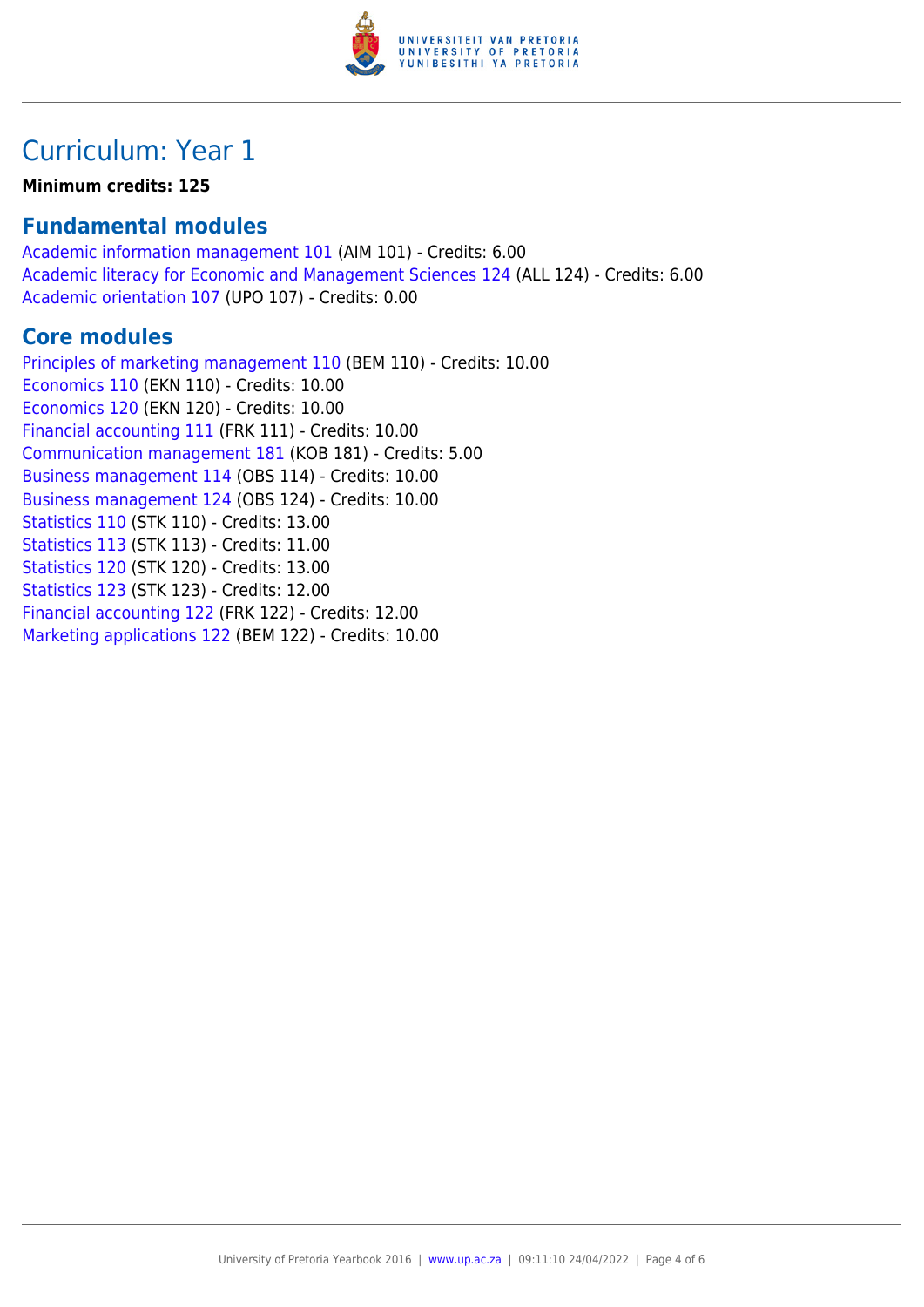

# Curriculum: Year 2

**Minimum credits: 170**

### **Fundamental modules**

[Introduction to moral and political philosophy 251](https://www.up.ac.za/yearbooks/2016/modules/view/FIL 251) (FIL 251) - Credits: 10.00

### **Core modules**

[Business law 210](https://www.up.ac.za/yearbooks/2016/modules/view/BER 210) (BER 210) - Credits: 16.00 [Business law 220](https://www.up.ac.za/yearbooks/2016/modules/view/BER 220) (BER 220) - Credits: 16.00 [Business management 210](https://www.up.ac.za/yearbooks/2016/modules/view/OBS 210) (OBS 210) - Credits: 16.00 [Entrepreneurship 213](https://www.up.ac.za/yearbooks/2016/modules/view/OBS 213) (OBS 213) - Credits: 16.00 [Business management 220](https://www.up.ac.za/yearbooks/2016/modules/view/OBS 220) (OBS 220) - Credits: 16.00 [Entrepreneurship 223](https://www.up.ac.za/yearbooks/2016/modules/view/OBS 223) (OBS 223) - Credits: 16.00 [Financial management 212](https://www.up.ac.za/yearbooks/2016/modules/view/FBS 212) (FBS 212) - Credits: 16.00 [Financial management 222](https://www.up.ac.za/yearbooks/2016/modules/view/FBS 222) (FBS 222) - Credits: 16.00 [Consumer behaviour 212](https://www.up.ac.za/yearbooks/2016/modules/view/BEM 212) (BEM 212) - Credits: 16.00 [Integrated brand communications 224](https://www.up.ac.za/yearbooks/2016/modules/view/BEM 224) (BEM 224) - Credits: 16.00